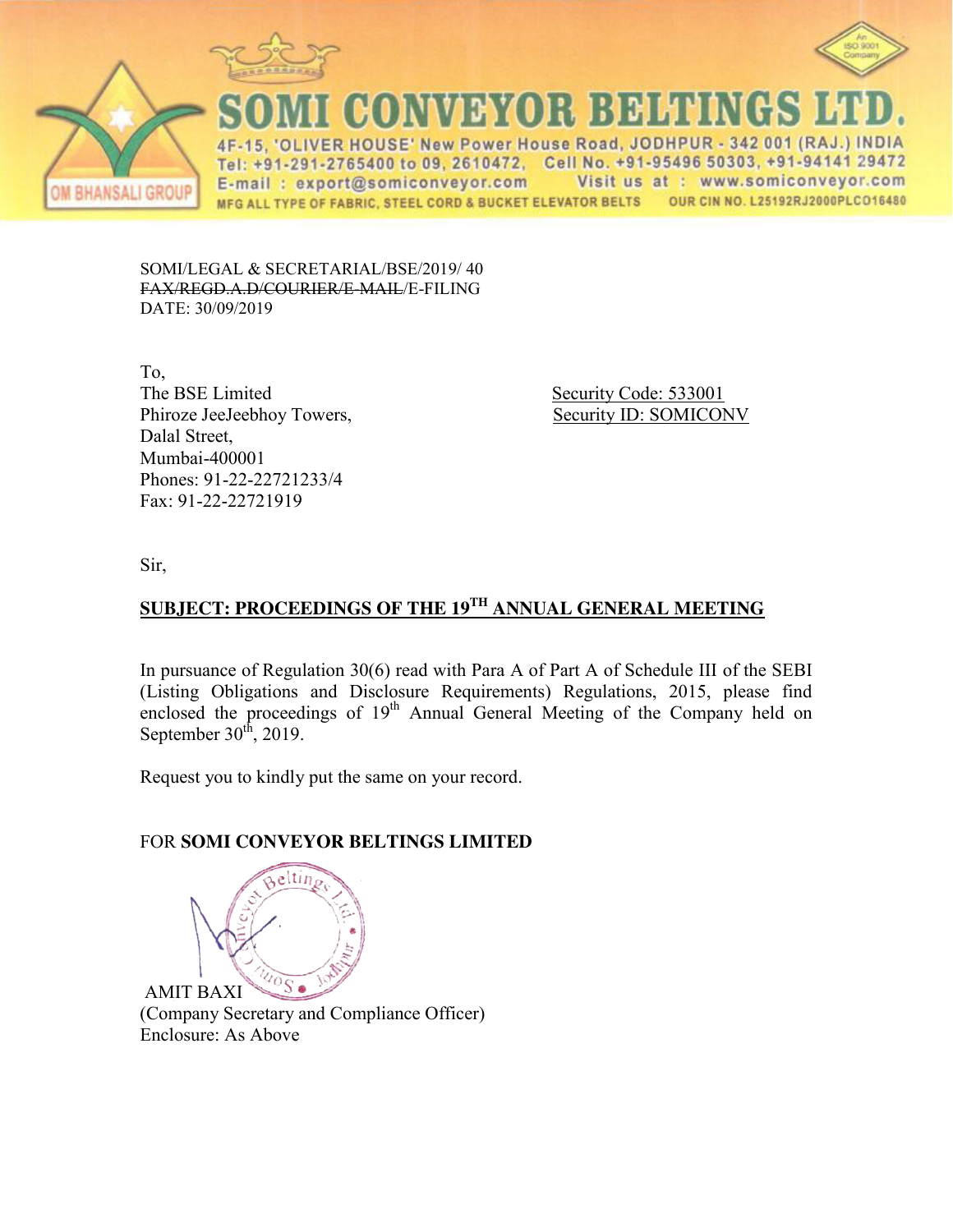



**HANSALI GROUP** 

ER HOUSE' New Power House Road, JODHPUR - 342 001 (RAJ.) INDIA Tel: +91-291-2765400 to 09, 2610472, Cell No. +91-95496 50303, +91-94141 29472 Visit us at : www.somiconveyor.com E-mail: export@somiconveyor.com OUR CIN NO. L25192RJ2000PLCO16480 MFG ALL TYPE OF FABRIC, STEEL CORD & BUCKET ELEVATOR BELTS

мажон наминке

### **Glimpse:**

**Proceedings of the 19<sup>th</sup> Annual General Meeting of Somi Conveyor Beltings Limited, held on Monday, 30th day of September, 2019 at 4F-15, "Oliver House", New Power House Road, Jodhpur, Rajasthan at 11:30 A.M to transact the Following Business :-** 

## **1. Date, Time and Venue of the Meeting:**

The  $19<sup>th</sup>$  Annual General Meeting of the Company was held on September  $30<sup>th</sup>$ , 2019 and the meeting commenced at 11:30 A.M at 4F-15, "Oliver House", New Power House Road, Jodhpur, Rajasthan and concluded at 2:30 Noon on the same day.

#### **2. Brief Details of items deliberated and results thereof:**

- Mr. Om Prakash Bhansali, Managing Director of the Company was elected as the Chairman of the Meeting.
- As requisite Quorum was present, the Chairman commenced the meeting.
- The Chairman then delivered the speech.
- The meeting was informed that the Company has provided facility of e-voting through CDSL to the shareholders from  $27<sup>th</sup>$  September, 2019 (9.00 a.m.) to  $29<sup>th</sup>$  September, 2019 (5.00 p.m.). Members who were present at the meeting and had not casted their votes electronically were provided an opportunity to cast their votes by way of poll.
- The Chairman also informed that Mrs. Ira Baxi (CP No.: 4712), Practicing Company Secretary was appointed as the scrutinizer for the purpose of scrutinizing e-voting and Mr. Avijit Vasu (CP No.: 14198), Practicing Company Secretary was appointed as the scrutinizer for the purpose of scrutinizing polls. Thereafter, for the purpose of polling he locked the polling box in front of Members and kept the keys safely with him.
- Clarifications were provided to the queries raised by the members at the meeting.
- The following items of the business as set out in the notice were put for the shareholders approval:

| <b>Ordinary Business</b> | Item No. 1 | Receiving, Considering and Adopting the Audited<br>Financial Statement of the Company for the Financial year<br>ended March 31 <sup>st</sup> , 2019 including Balance Sheet as at<br>March $31st$ , 2019, the statement of Profit and Loss and the<br>Cash Flow Statement for the year ended on that date and<br>the reports of the Board of Directors and the Auditors<br>thereon. |
|--------------------------|------------|-------------------------------------------------------------------------------------------------------------------------------------------------------------------------------------------------------------------------------------------------------------------------------------------------------------------------------------------------------------------------------------|
| <b>Special Business</b>  | Item No. 2 | Approval for Re-appointment of Mr. Sharad Gyanmal<br>Nahata as an Independent Director for Second Term of 5                                                                                                                                                                                                                                                                         |